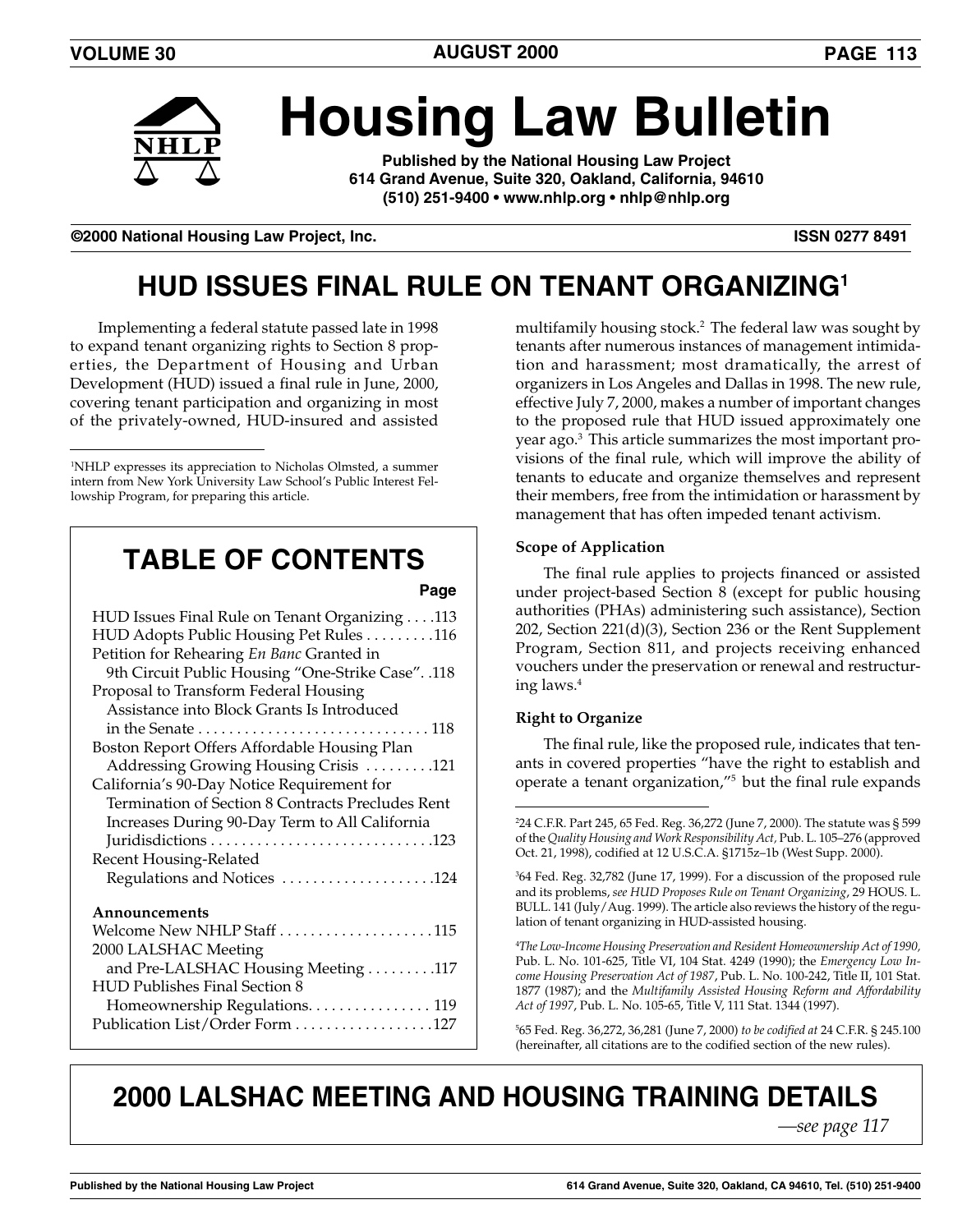the purpose for which tenants can form the organization. The organization may be aimed not merely at addressing the "terms and conditions of their tenancy" but more broadly at "issues related to their living environment," including "activities related to housing and community development."

#### **Recognition of Tenant Groups**

The final rule requires owners of covered projects to "recognize legitimate tenant organizations; and [to] . . . [g]ive reasonable considerations to concerns" that they raise.<sup>6</sup>

#### **Requirements for Tenant Organizations**

In comparison to the proposed rule, the final rule substantially modifies the requirements for legitimate tenant organizations. It eliminates proposed sections which had imposed many specific requirements for the structure, voting procedures, and governing boards of tenant organizations. Instead, the rule<sup> $7$ </sup> substitutes a revised and more general standard, stating that a legitimate tenant organization is one that "meets regularly, operates democratically, is representative of all residents in the development, and is completely independent of owners, management, and their representatives."8

#### **Protected Activities**

The final rule sets forth a list of activities regarding tenants and tenant organizers that owners and their agents must allow. $9$  These activities include the following, which were also included in the proposed rule:

- distributing leaflets in lobbies and common areas and under tenants' doors;
- posting information on bulletin boards;
- initiating contact with tenants;
- helping tenants participate in organization activities; and
- formulating responses to owner's requests for rent increases, partial payment of claims, prepayment of loans and certain other changes in the operation or management of the development, and "other reasonable activities related to the establishment or operation of a tenant organization."10

The final rule also modifies some of the proposed provisions concerning permissible activities. $11$  First, like its proposed counterpart, the rule requires owners to allow tenants and organizers to convene regularly scheduled

8 *See* HUD's *Management Agent Handbook* (4381.5 REV–2). 9 § 245.115.

10§§ 245.115(a), 245.115(b).

11§ 245.115.

organization meetings in an on-site, accessible space,<sup>12</sup> but the final version further requires owners to allow this to be done "in a manner that is fully independent of management representatives" and forbids such representatives to attend unless invited by the organization to specific meetings to discuss specific issues. Second, in contrast to the proposed rule, the final rule does not limit tenants and organizers to an initial door-to-door survey to ascertain interest in establishing an organization and to offer information. Third, the final rule adds a provision, stipulating that owners and their agents "shall not require tenants and tenant organizers to obtain prior permission" before engaging in the permitted activities described above.<sup>13</sup>

*The final rule requires owners and their agents to allow tenant organizers to assist tenants in establishing and operating tenant organizations.*

#### **Access to Meeting Space**

A common obstacle to tenant organizing is the lack of access to suitable meeting space. The final rule requires owners reasonably to make available space in the project appropriate for meetings, when tenants request it for organizing activities, to establish an organization or to address "the terms and conditions of their tenancy."14 The final rule, like the proposed rule, requires that the meetings must be accessible to persons with disabilities, but grants an exception where it would be impractical for reasons beyond the organization's control (the exception would not be applicable if any accessible common area is available in the project). With regard to fees, the final rule, similar to the proposed rule, allows owners to charge a fee, but adds the condition that the fee be "reasonable, customary, and usual."15 The final rule, like the proposed rule, fails to follow long-standing congressional guidance that HUD should authorize use of project funds to cover owner-imposed fees.16

#### **Assistance from Tenant Organizers**

Similar to the proposed rule, the final rule requires owners and their agents to allow tenant organizers to assist tenants in establishing and operating tenant organizations.<sup>17</sup>

13§ 245.115(c).

 $15\frac{15}{9}$  120(c).

<sup>6</sup> § 245.105.

<sup>7</sup> § 245.110.

<sup>12§ 245.115(</sup>a)(8).

<sup>14§ 245.120.</sup>

<sup>16</sup>*See* from the original 1978 tenant participation statute, the *Statement of the Committee on Conference*, at p. 96, reprinted in 1978 U.S.C.C.A.N. at p. 4773. 17§ 245.125.